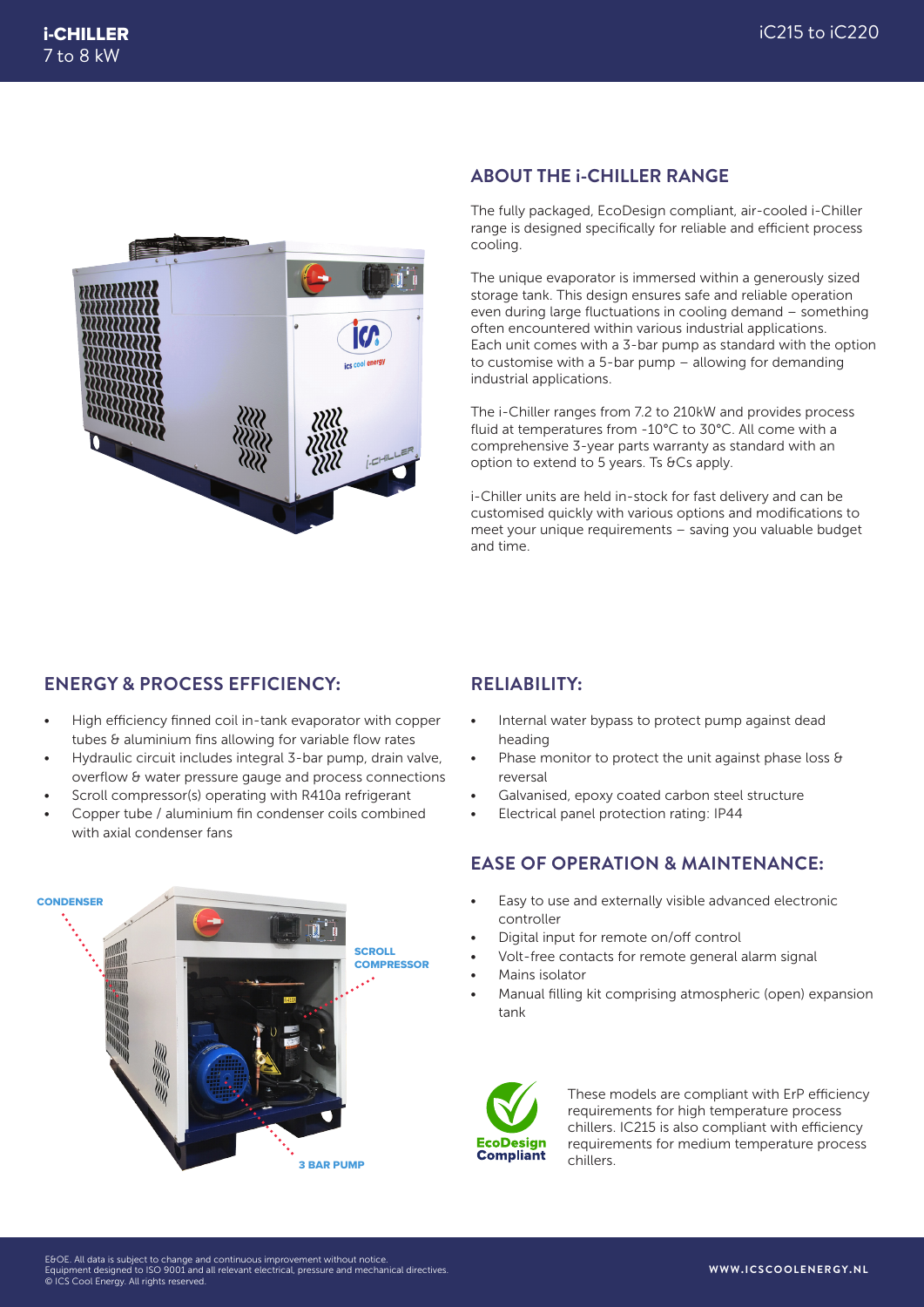$\bullet$  = Standard /  $\circ$  = Optional

|                                       | iC215     | iC220      |
|---------------------------------------|-----------|------------|
| Atmospheric fill & vent tank          | $\bullet$ | $\bullet$  |
| Remote on/off                         | $\bullet$ | $\bullet$  |
| Volt free alarm contact               | $\bullet$ | $\bullet$  |
| Water pressure gauge                  | $\bullet$ |            |
| Low pressure safety switch            |           |            |
| High pressure safety switch           | $\bullet$ | $\bullet$  |
| Antifreeze protection                 | $\bullet$ |            |
| Outlet temperature indication         | $\bullet$ | $\bullet$  |
| Condensing pressure fan switch        |           |            |
| Tank level sensor                     | $\bullet$ | $\bullet$  |
| Alarm history                         | $\bullet$ |            |
| Non-ferrous fluid circuit             | $\circ$   | $\circ$    |
| Pressuirsed non-ferrous fluid circuit | $\circ$   | $\circ$    |
| Close temperature control +/- 0.5K    | $\circ$   | $\circ$    |
| Low ambient to -20°C                  | $\circ$   | $\circ$    |
| P5 High pressure pump                 | $\circ$   | $\circ$    |
| Run / standby pumps                   | $\circ$   | $\circ$    |
| Phase cut fan speed controller        | $\circ$   | $\circ$    |
| Anti-Floodback                        | $\circ$   | $\circ$    |
| Water filter                          | $\circ$   | $\circ$    |
| Manual bypass                         | $\circ$   | $\circ$    |
| Pressure relief bypass                | $\circ$   | $\circ$    |
| Compressor soft start                 | $\circ$   | $\circ$    |
| Condensers coil coating               | $\circ$   | $\circ$    |
| Pre Heat inline heater                | $\circ$   | $\circ$    |
| Trace heating for frost protection    | $\circ$   | $\circ$    |
| Loose kits                            |           |            |
| Manual bypass kit                     | $\circ$   | $\circ$    |
| Pressure relief bypass kit            | $\circ$   | $\circ$    |
| Pressurisation kit                    | $\circ$   | $\circ$    |
| Advanced remote control kit           | $\circ$   | $\bigcirc$ |
| RS485 Modbus trend kit                | $\circ$   | $\circ$    |
| Gateway Modbus trend kit              | $\circ$   | $\circ$    |
| xWEB Supervisor kit                   | $\circ$   | $\circ$    |
| xWEB Supervisor kit with GPRS         | $\circ$   | $\circ$    |
| Remote X                              | $\circ$   | $\circ$    |
| Master/Slave modularity kit           | $\circ$   | $\circ$    |
| Glycol filling kit                    | $\circ$   | $\circ$    |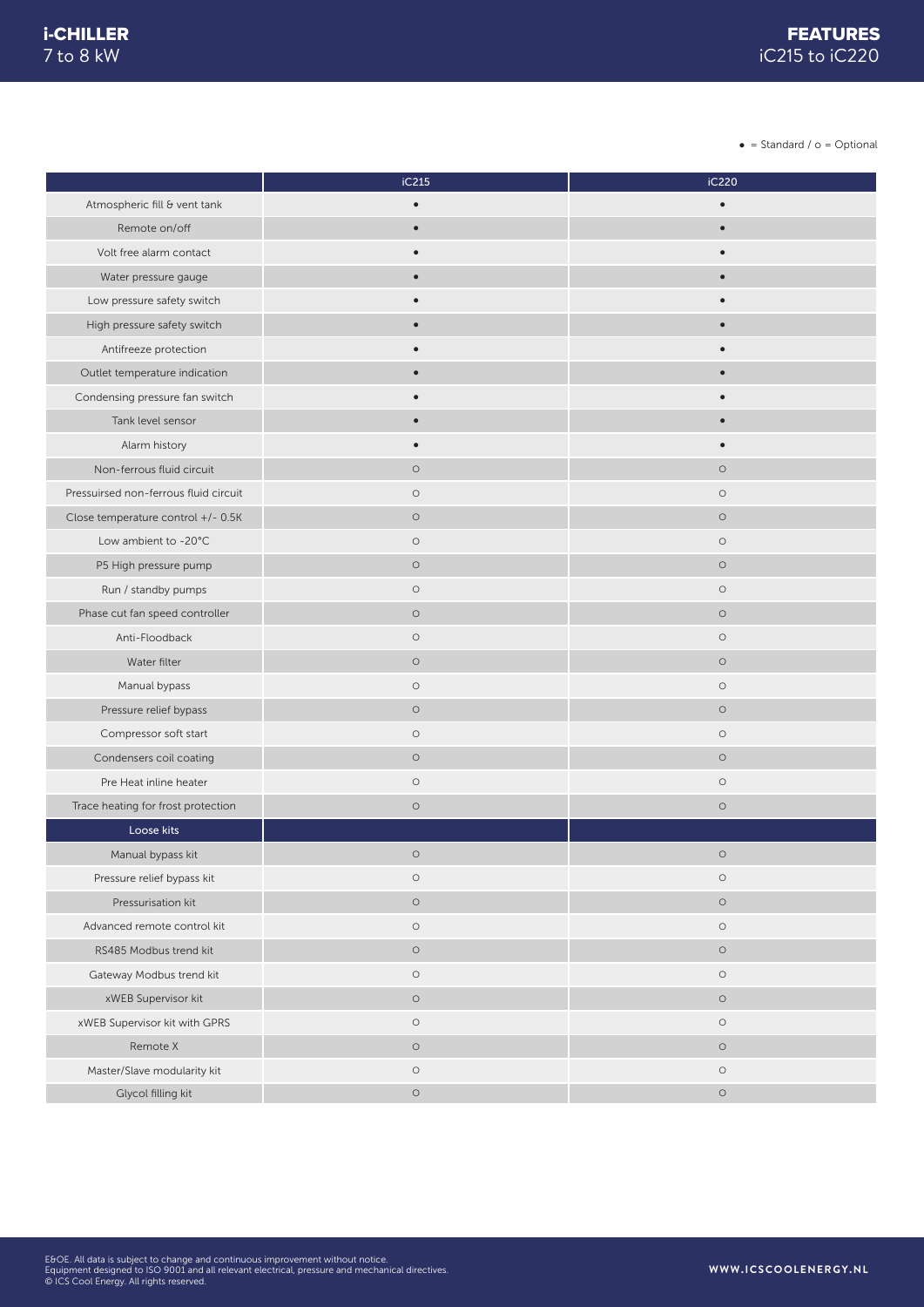#### i-CHILLER TECHNICAL SPECIFICATION 7 to 8 kW iC215 to iC220

|                |                                  |                          | iC215        | iC220       |
|----------------|----------------------------------|--------------------------|--------------|-------------|
|                | Cooling Capacity (1)             | kW                       | 7.31         | 8.35        |
|                | Total absorbed power (1)         | $\mathsf{k}\mathsf{W}$   | 2.01         | 2.21        |
|                | EER(1)                           | $\overline{\phantom{a}}$ | 3.64         | 3.78        |
|                | Cooling Capacity (2)             | $\mathsf{k}\mathsf{W}$   | 5.21         | 5.80        |
|                | Total absorbed power (2)         | kW                       | 2.38         | 2.40        |
|                | EER (2)                          | $\overline{\phantom{a}}$ | 2.19         | 2.41        |
|                | Min / max ambient temps. (3)     | $^{\circ}$ C             | $-5/+46$     | $-5/+43$    |
|                | Min / max fluid supply temps.    | $^{\circ}$ C             | $-10/ + 30$  | $-10/ + 30$ |
|                | Compressor                       |                          |              |             |
|                | Cooling circuits                 | No.                      | $\mathbf{1}$ |             |
|                | Compressors per circuit          | No.                      | $1\,$        |             |
|                | Capacity control                 | $\%$                     | $0 - 100$    |             |
|                | SEPR HT                          | $\qquad \qquad -$        | 4.78         | 4.63        |
|                | SEPR MT                          | ÷,                       | 2.59         | N/A         |
|                | Electrical power supply (4)      |                          |              |             |
|                | Power                            | V/Ph/Hz                  | 400/3-PE/50  |             |
|                | Auxiliary                        | V/Ph/Hz                  | 24-230/1/50  |             |
|                | Maximum absorbed power           | $\mathsf{k}\mathsf{W}$   | 3.8          | 3.95        |
|                | Maximum absorbed current         | Α                        | 6.53         | 6.94        |
|                | Starting current                 | $\mathsf A$              | 27.65        | 33.65       |
|                | Fan                              |                          |              |             |
|                | Fans number                      | No.                      | $1\,$        |             |
|                | Total airflow                    | $m^3/h$                  | 3,350        | 3,150       |
|                | Nominal power (per fan)          | kW                       | 0.135        |             |
|                | Hydraulic group                  |                          |              |             |
|                |                                  |                          |              |             |
|                |                                  |                          |              |             |
|                | Water flow rate (5)              | $m^3/h$                  | 1.8/4.8      |             |
| P3             | Available pump head pressure (6) | barg                     | 2.9/2.0      |             |
|                | Nominal absorbed power           | $\mathsf{k}\mathsf{W}$   | 0.55         |             |
|                | Water flow rate (5)              | $m^3/h$                  | 1.2/4.8      |             |
| P <sub>5</sub> | Available pump head pressure (6) | barg                     | 5.2/3.6      |             |
|                | Nominal absorbed power           | kW                       | 1.10         |             |
|                | Tank volume                      | t                        | 60           |             |
|                | Max working pressure             | barg                     | 6            |             |
|                | Water connections                | <b>BSP</b>               | 3/4          |             |
|                | Sound levels (7)                 |                          |              |             |
|                | Sound power                      | dB(A)                    | 80.4         |             |
|                | Sound pressure                   | dB(A)                    | 52.4         |             |
|                | Dimensions & installed weight    |                          |              |             |
|                | Length                           | mm                       | 1,284        |             |
|                | Width                            | mm                       | 560          |             |
|                | Height                           | mm                       | 795          |             |

(1) Evaporator outlet / inlet temperatures +15°C/+20°C, external ambient temperature +25°C, total absorbed power includes compressor & fan

(2) Evaporator outlet / inlet temperatures +7°C/+12°C, external ambient temperature +35°C, total absorbed power includes compressor & fan

(3) Standard unit configuration operating with evaporator outlet / inlet temperatures +15°C/+20°C

(4) Protection class IP44

(5) Minimum / maximum water flow rates achievable by pump

(6) Available head pressure at outlet of unit at the minimum / maximum water flow rates

(7) Sound power determined on basis of measurements taken in accordance with ISO 3744. Sound pressure at 10m average value obtained in free field on a reflective surface at 10m distance from the side of the condenser coils & at a height of 1.6m from the unit support base. Values with tolerance  $\pm$  2dB. The sound levels refer to unit operation under full load in nominal conditions.

Unless otherwise specified, the above data refers to unit configuration with standard axial fans & fitted with standard P3 pump.

Data declared according to UNI EN 14511-2013.

SEPR HT: Data declared in compliance with the European Regulation (EU) 2016/2281 with regard to ecodesign requirements for cooling products and high temperature process chillers.

SEPR MT: Data declared in compliance with the European Regulation (EU) 2015/1095 with regard to ecodesign requirements for medium temperature & low temperature process chillers.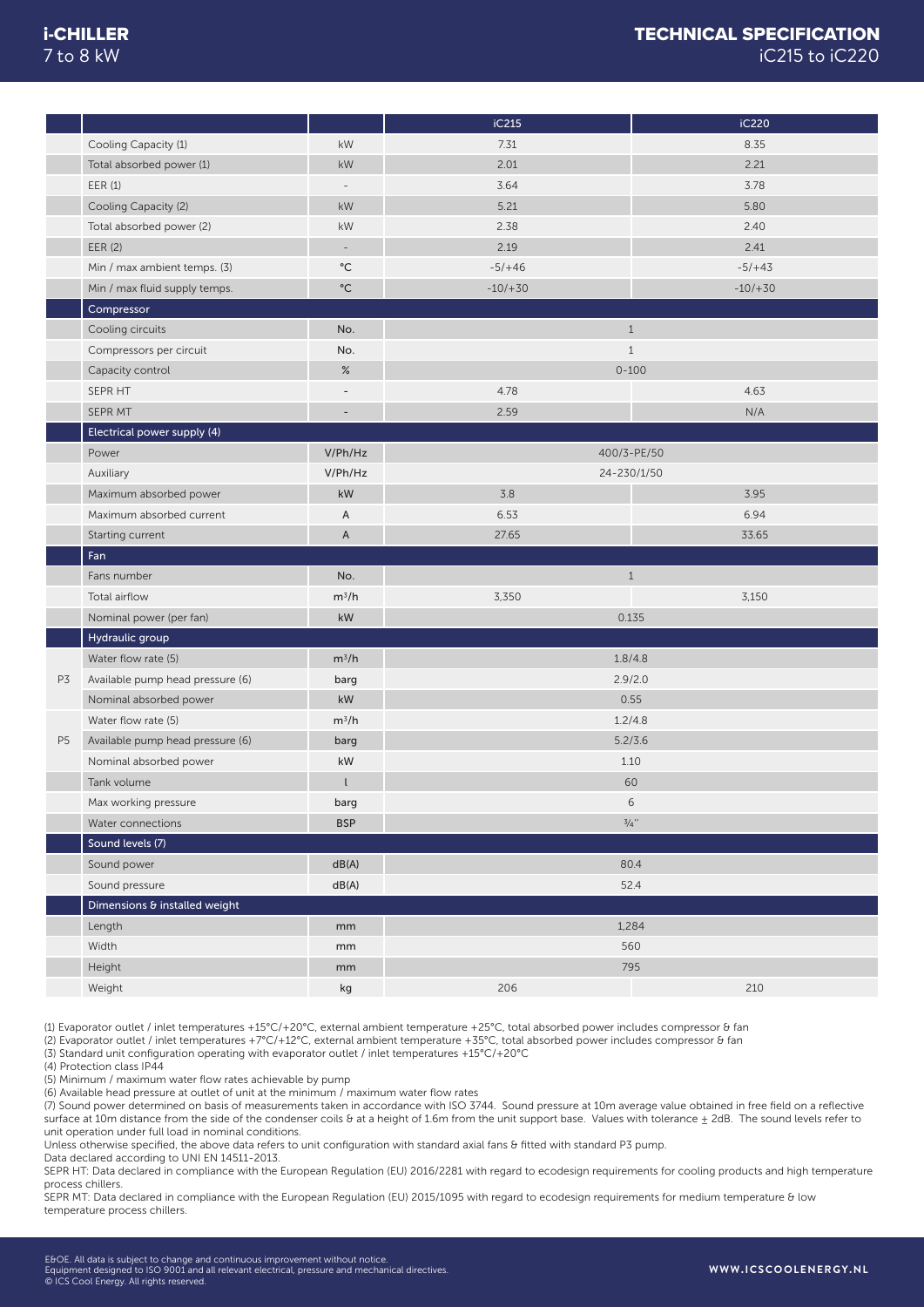#### i-CHILLER 7 to 8 kW

|                                                                             | Information requirements for high temperature process chillers - SEPR HT |         |                                                                                                                                                                                                                     |
|-----------------------------------------------------------------------------|--------------------------------------------------------------------------|---------|---------------------------------------------------------------------------------------------------------------------------------------------------------------------------------------------------------------------|
| Model:                                                                      | iC215                                                                    |         |                                                                                                                                                                                                                     |
| Type of condensing:                                                         | Air-cooled                                                               |         |                                                                                                                                                                                                                     |
| Refrigerant fluid:                                                          | Water                                                                    |         |                                                                                                                                                                                                                     |
| Item                                                                        | Symbol                                                                   | Value   | Unit                                                                                                                                                                                                                |
| Operating temperature                                                       | t                                                                        | 7,00    | $^{\circ}$ C                                                                                                                                                                                                        |
| Seasonal energy performance ratio                                           | SEPR HT                                                                  | 4,78    | $\left[ -\right] % \begin{minipage}[b]{.45\linewidth} \centering \includegraphics[width=\textwidth]{figs/fig_4b}% \caption{The average number of times in the left and right.} \label{fig:fig_4b}% \end{minipage}%$ |
| Anual electricity consumption                                               | $\mathsf Q$                                                              | 7850,27 | kWh/a                                                                                                                                                                                                               |
| Parameters at full load and reference ambient temperature at rating point A |                                                                          |         |                                                                                                                                                                                                                     |
| Rated refrigeration capacity                                                | $P_A$                                                                    | 5,1     | kW                                                                                                                                                                                                                  |
| Rated power input                                                           | $D_A$                                                                    | 2,09    | kW                                                                                                                                                                                                                  |
| Rated energy efficiency ratio                                               | EER <sub>DC,A</sub>                                                      | 2,44    | $\left[ -\right]$                                                                                                                                                                                                   |
| Parameters at rating point B                                                |                                                                          |         |                                                                                                                                                                                                                     |
| Declared refrigeration capacity                                             | P <sub>B</sub>                                                           | 5,8     | kW                                                                                                                                                                                                                  |
| Declared power input                                                        | <b>D</b> <sub>B</sub>                                                    | 1,69    | kW                                                                                                                                                                                                                  |
| Declared energy efficiency ratio                                            | EERDC,B                                                                  | 3,43    | $\left[ -\right]$                                                                                                                                                                                                   |
| Parameters at rating point C                                                |                                                                          |         |                                                                                                                                                                                                                     |
| Declared refrigeration capacity                                             | P <sub>c</sub>                                                           | 6,4     | kW                                                                                                                                                                                                                  |
| Declared power input                                                        | Dc                                                                       | 1,36    | kW                                                                                                                                                                                                                  |
| Declared energy efficiency ratio                                            | EERpc.c                                                                  | 4.70    | $\left[ -\right]$                                                                                                                                                                                                   |
| Parameters at rating point D                                                |                                                                          |         |                                                                                                                                                                                                                     |
| Declared refrigeration capacity                                             | P <sub>D</sub>                                                           | 7,0     | kW                                                                                                                                                                                                                  |
| Declared power input                                                        | D <sub>D</sub>                                                           | 1,09    | kW                                                                                                                                                                                                                  |
| Declared energy efficiency ratio                                            | EER <sub>pc.p</sub>                                                      | 6,38    | $\left[ -\right] % \begin{minipage}[b]{.45\linewidth} \centering \includegraphics[width=\textwidth]{figs/fig_4b}% \caption{The average number of times in the left and right.} \label{fig:7} \end{minipage}%$       |
| Other items                                                                 |                                                                          |         |                                                                                                                                                                                                                     |
| Capacity control                                                            |                                                                          | Fixed   |                                                                                                                                                                                                                     |
| Degradation co-efficient chillers                                           | $C_{dc}$                                                                 | 0,90    | $\left[ -\right]$                                                                                                                                                                                                   |
| Type and GWP of the refrigerant                                             | <b>R410A</b>                                                             | 2088,00 | kg CO2 eg (100 years)                                                                                                                                                                                               |
| Contact details                                                             | ICS Cool Energy B.V. - Rotschotseweg 4, 5271 WX Sint - Michielsgestel    |         |                                                                                                                                                                                                                     |

annex to manual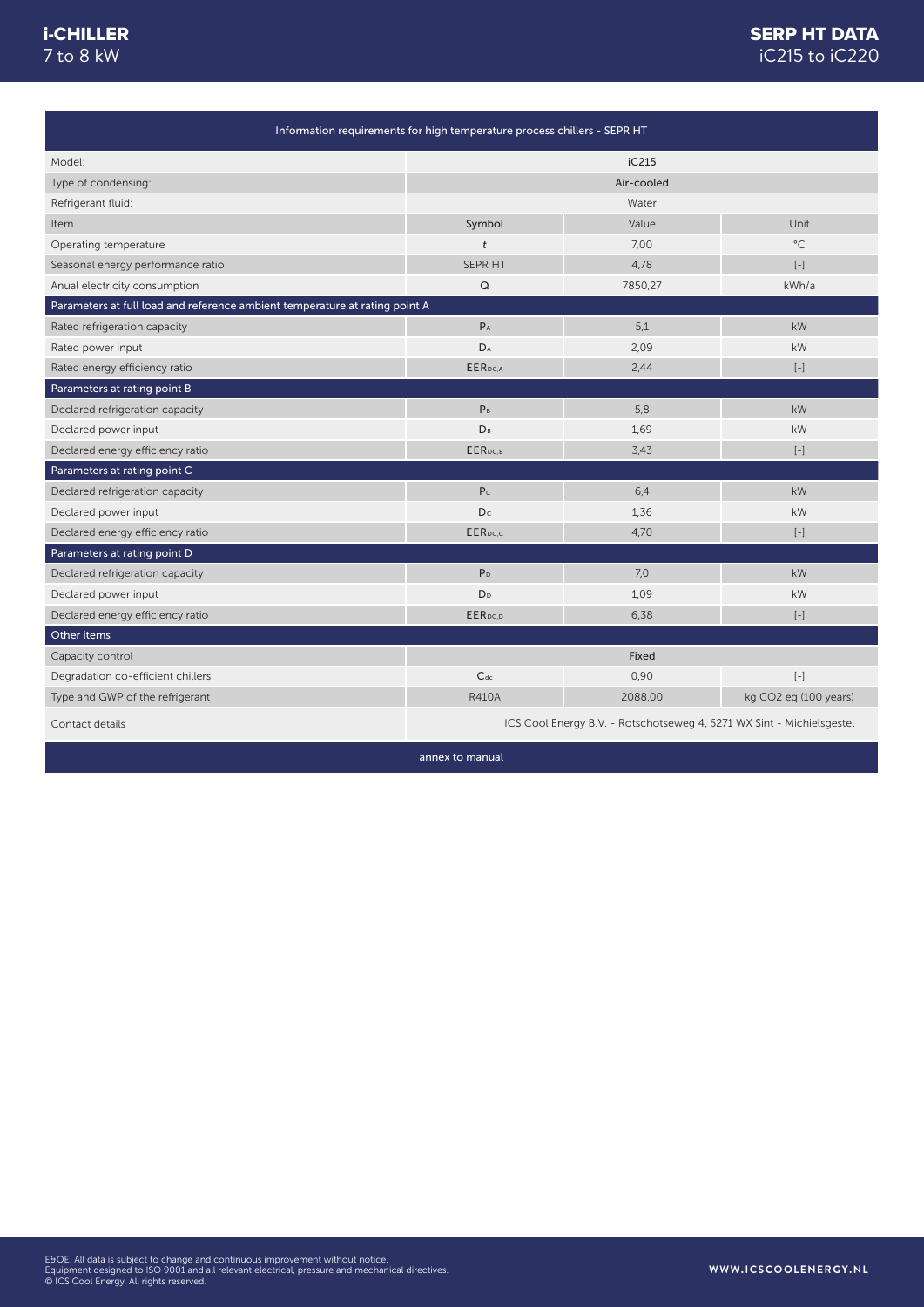#### i-CHILLER 7 to 8 kW

## SERP HT DATA iC215 to iC220

| Information requirements for high temperature process chillers - SEPR HT    |                                                                       |         |                                                                                                                                                                                                                                                                                                                                                                                                                                                                                                                                    |
|-----------------------------------------------------------------------------|-----------------------------------------------------------------------|---------|------------------------------------------------------------------------------------------------------------------------------------------------------------------------------------------------------------------------------------------------------------------------------------------------------------------------------------------------------------------------------------------------------------------------------------------------------------------------------------------------------------------------------------|
| Model:                                                                      | iC220                                                                 |         |                                                                                                                                                                                                                                                                                                                                                                                                                                                                                                                                    |
| Type of condensing:                                                         | Air-cooled                                                            |         |                                                                                                                                                                                                                                                                                                                                                                                                                                                                                                                                    |
| Refrigerant fluid:                                                          | Water                                                                 |         |                                                                                                                                                                                                                                                                                                                                                                                                                                                                                                                                    |
| Item                                                                        | Symbol                                                                | Value   | Unit                                                                                                                                                                                                                                                                                                                                                                                                                                                                                                                               |
| Operating temperature                                                       | $\mathfrak{t}$                                                        | 7.00    | $^{\circ}$ C                                                                                                                                                                                                                                                                                                                                                                                                                                                                                                                       |
| Seasonal energy performance ratio                                           | SEPR HT                                                               | 4,63    | $[-]$                                                                                                                                                                                                                                                                                                                                                                                                                                                                                                                              |
| Anual electricity consumption                                               | $\mathsf Q$                                                           | 9197,28 | kWh/a                                                                                                                                                                                                                                                                                                                                                                                                                                                                                                                              |
| Parameters at full load and reference ambient temperature at rating point A |                                                                       |         |                                                                                                                                                                                                                                                                                                                                                                                                                                                                                                                                    |
| Rated refrigeration capacity                                                | $P_A$                                                                 | 5,8     | kW                                                                                                                                                                                                                                                                                                                                                                                                                                                                                                                                 |
| Rated power input                                                           | $\mathsf{D}_\mathsf{A}$                                               | 2,40    | kW                                                                                                                                                                                                                                                                                                                                                                                                                                                                                                                                 |
| Rated energy efficiency ratio                                               | EER <sub>DC,A</sub>                                                   | 2,41    | $\left[ -\right] % \begin{minipage}[b]{.45\linewidth} \centering \includegraphics[width=\textwidth]{figs/fig_4b-1} \caption{The number of times in the left and right.} \label{fig:2b-1} \end{minipage} \vspace{0.05\linewidth} \vspace{0.05\linewidth} \vspace{0.05\linewidth} \vspace{0.05\linewidth} \vspace{0.05\linewidth} \vspace{0.05\linewidth} \vspace{0.05\linewidth} \vspace{0.05\linewidth} \vspace{0.05\linewidth} \vspace{0.05\linewidth} \vspace{0.05\linewidth} \vspace{0.05\linewidth} \vspace{0.05\linewidth} \$ |
| Parameters at rating point B                                                |                                                                       |         |                                                                                                                                                                                                                                                                                                                                                                                                                                                                                                                                    |
| Declared refrigeration capacity                                             | P <sub>B</sub>                                                        | 6,6     | kW                                                                                                                                                                                                                                                                                                                                                                                                                                                                                                                                 |
| Declared power input                                                        | D <sub>B</sub>                                                        | 1,94    | kW                                                                                                                                                                                                                                                                                                                                                                                                                                                                                                                                 |
| Declared energy efficiency ratio                                            | EER <sub>DC,B</sub>                                                   | 3,38    | $\left[ -\right]$                                                                                                                                                                                                                                                                                                                                                                                                                                                                                                                  |
| Parameters at rating point C                                                |                                                                       |         |                                                                                                                                                                                                                                                                                                                                                                                                                                                                                                                                    |
| Declared refrigeration capacity                                             | P <sub>C</sub>                                                        | 7,2     | kW                                                                                                                                                                                                                                                                                                                                                                                                                                                                                                                                 |
| Declared power input                                                        | Dc                                                                    | 1,57    | kW                                                                                                                                                                                                                                                                                                                                                                                                                                                                                                                                 |
| Declared energy efficiency ratio                                            | EER <sub>pc.c</sub>                                                   | 4,61    | $\left[ -\right] % \begin{minipage}[b]{.45\linewidth} \centering \includegraphics[width=\textwidth]{figs/fig_4b-1} \caption{The number of times in the left and right.} \label{fig:2b-1} \end{minipage} \vspace{0.05\linewidth} \vspace{0.05\linewidth} \vspace{0.05\linewidth} \vspace{0.05\linewidth} \vspace{0.05\linewidth} \vspace{0.05\linewidth} \vspace{0.05\linewidth} \vspace{0.05\linewidth} \vspace{0.05\linewidth} \vspace{0.05\linewidth} \vspace{0.05\linewidth} \vspace{0.05\linewidth} \vspace{0.05\linewidth} \$ |
| Parameters at rating point D                                                |                                                                       |         |                                                                                                                                                                                                                                                                                                                                                                                                                                                                                                                                    |
| Declared refrigeration capacity                                             | P <sub>D</sub>                                                        | 7.8     | kW                                                                                                                                                                                                                                                                                                                                                                                                                                                                                                                                 |
| Declared power input                                                        | D <sub>D</sub>                                                        | 1,29    | kW                                                                                                                                                                                                                                                                                                                                                                                                                                                                                                                                 |
| Declared energy efficiency ratio                                            | EERpc.p                                                               | 6,02    | $\left[ -\right] % \begin{minipage}[b]{.45\linewidth} \centering \includegraphics[width=\textwidth]{figs/fig_4b}% \caption{The average number of times in the left and right.} \label{fig:fig_4b}% \end{minipage}%$                                                                                                                                                                                                                                                                                                                |
| Other items                                                                 |                                                                       |         |                                                                                                                                                                                                                                                                                                                                                                                                                                                                                                                                    |
| Capacity control                                                            |                                                                       | Fixed   |                                                                                                                                                                                                                                                                                                                                                                                                                                                                                                                                    |
| Degradation co-efficient chillers                                           | $C_{dc}$                                                              | 0,90    | $\left[ -\right]$                                                                                                                                                                                                                                                                                                                                                                                                                                                                                                                  |
| Type and GWP of the refrigerant                                             | <b>R410A</b>                                                          | 2088,00 | kg CO2 eq (100 years)                                                                                                                                                                                                                                                                                                                                                                                                                                                                                                              |
| Contact details                                                             | ICS Cool Energy B.V. - Rotschotseweg 4, 5271 WX Sint - Michielsgestel |         |                                                                                                                                                                                                                                                                                                                                                                                                                                                                                                                                    |

annex to manual